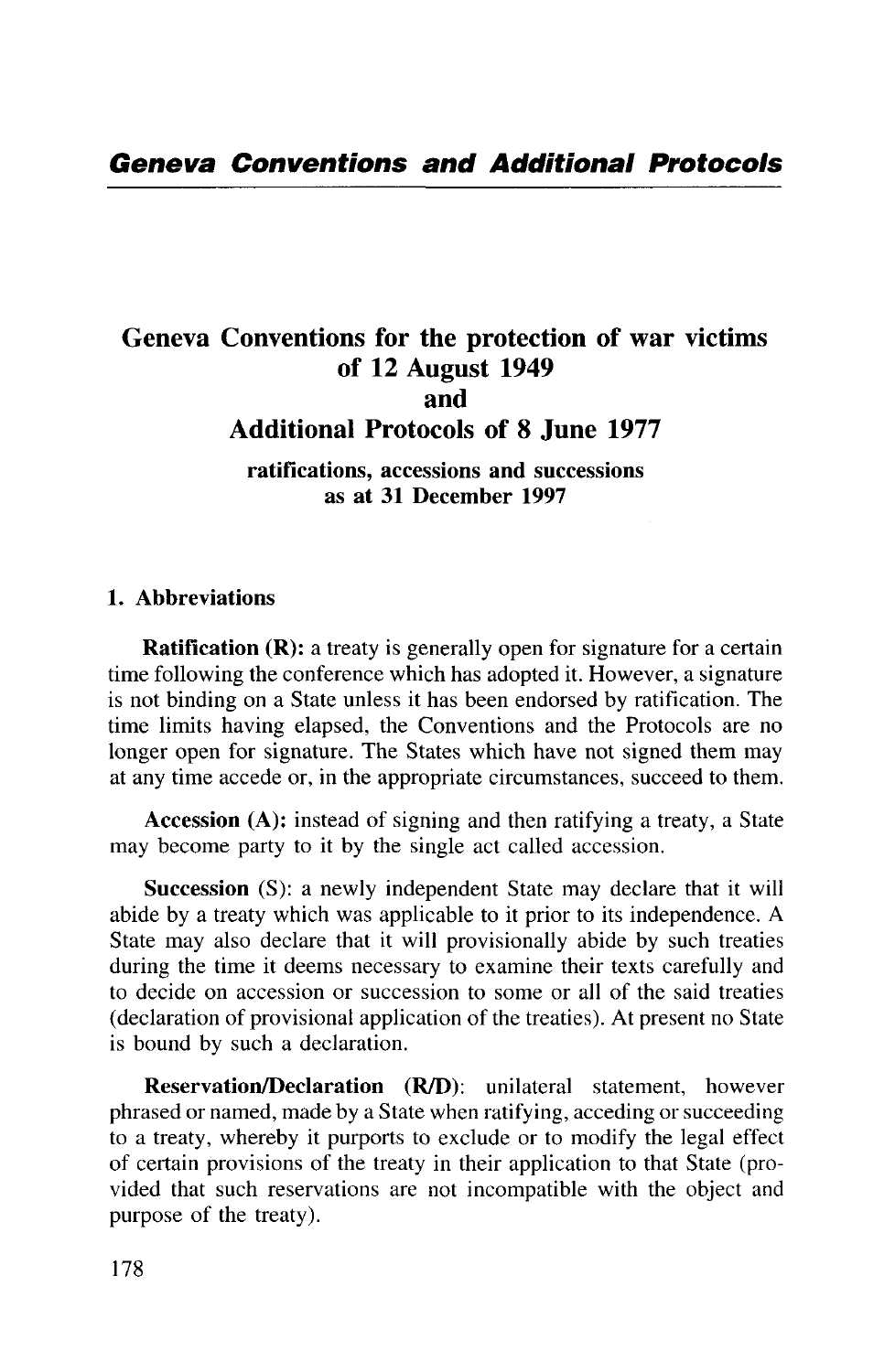**Declaration provided for under article 90 of Protocol I (D90):** prior acceptance of the competence of the International Fact-Finding Commission.

## 2. **Dates**

The dates indicated are those on which the Swiss Federal Department of Foreign Affairs received the official instrument from the State that was ratifying, acceding to or succeeding to the Conventions or Protocols or accepting the competence of the Commission provided for under Article 90 of Protocol I. They thus represent neither the date on which ratification, accession, succession or acceptance of the Commission was decided upon by the State concerned nor that on which the corresponding instrument was sent.

N.B.: The dates given for succession to the Geneva Conventions by Congo, Jamaica, Madagascar, Mauritania, Niger, Nigeria, Rwanda, Senegal, Sierra Leone and Zaire used to be those on which the corresponding instruments had been officially adopted. They have now been replaced by the dates on which the depositary received those instruments.

## **3. Entry into force**

Except as mentioned in footnotes at the end of the tables, for all States the entry into force of the Conventions and of the Protocols occurs six months after the date given in the present document; for States which have made a declaration of succession, entry into force takes place retroactively, on the day of their accession to independence.

The **1949 Geneva Conventions** entered into force on 21 October 1950.

The **1977 Additional Protocols** entered into force on 7 December 1978.

## **4. Names of countries**

The name given in the following list may differ from the official name of the concerned State.

## **5. Update since 31 December 1996**

Ratifications, accessions or successions to Additional Protocol I:

| Chad    | 17.01.1997 |
|---------|------------|
| Lebanon | 23.07.1997 |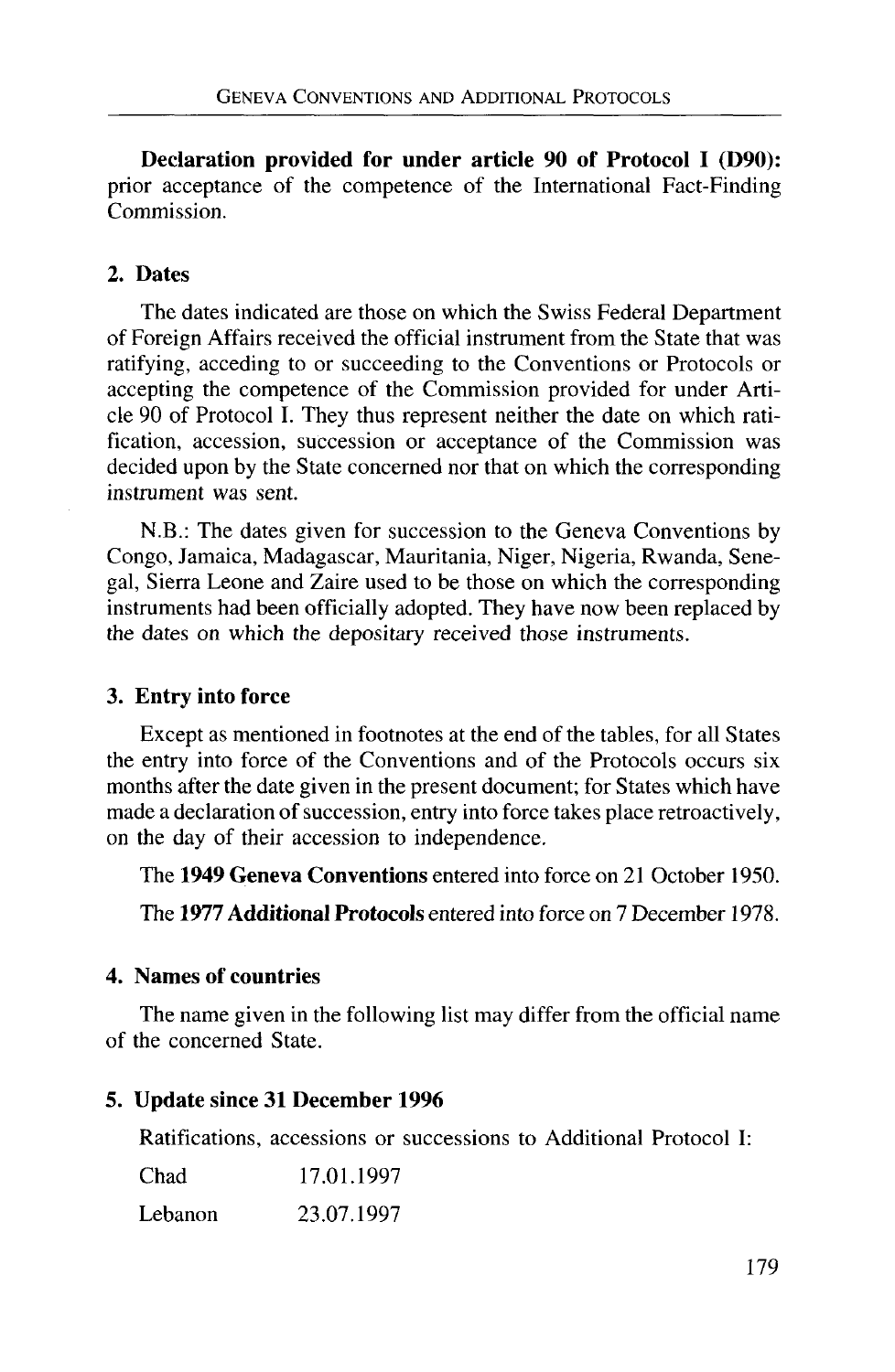Ratifications, accessions or successions to Additional Protocol II:

| Chad       | 17.01.1997                                               |
|------------|----------------------------------------------------------|
| Lebanon    | 23.07.1997                                               |
|            | Declaration provided for under article 90 of Protocol I: |
| Tajikistan | 10.09.1997                                               |

#### **6. Notes**

**Djibouti.** Djibouti's declaration of succession in respect of the First Convention was dated 26.01.1978.

**France.** On accession to Protocol II, France made a communication concerning Protocol I.

**Ghana.** Entry into force of Protocols I and II on 07.12.1978.

**Namibia.** An instrument of accession to the Geneva Conventions and their additional Protocols was deposited by the United Nations Council for Namibia on 18.10.1983. In an instrument deposited on 22.08.1991, Namibia declared its succession to the Geneva Conventions, which were previously applicable pursuant to South Africa's accession on 31.03.1952.

**Palestine.** On 21 June 1989, the Swiss Federal Department of Foreign Affairs received a letter from the Permanent Observer of Palestine to the United Nations Office at Geneva informing the Swiss Federal Council "that the Executive Committee of the Palestine Liberation Organization, entrusted with the functions of the Government of the State of Palestine by decision of the Palestine National Council, decided, on 4 May 1989, to adhere to the Four Geneva Conventions of 12 August 1949 and the two Protocols additional thereto".

On 13 September 1989, the Swiss Federal Council informed the States that it was not in a position to decide whether the letter constituted an instrument of accession, "due to the uncertainty within the international community as to the existence or non-existence of a State of Palestine".

**Philippines.** The First Geneva Convention was ratified on 7.03.1951.

**Republic of Korea.** The Geneva Conventions entered into force on 23.09.66, the Republic of Korea having invoked Art. 62/61/141/157 common respectively to the First, Second, Third and Fourth Conventions (immediate effect).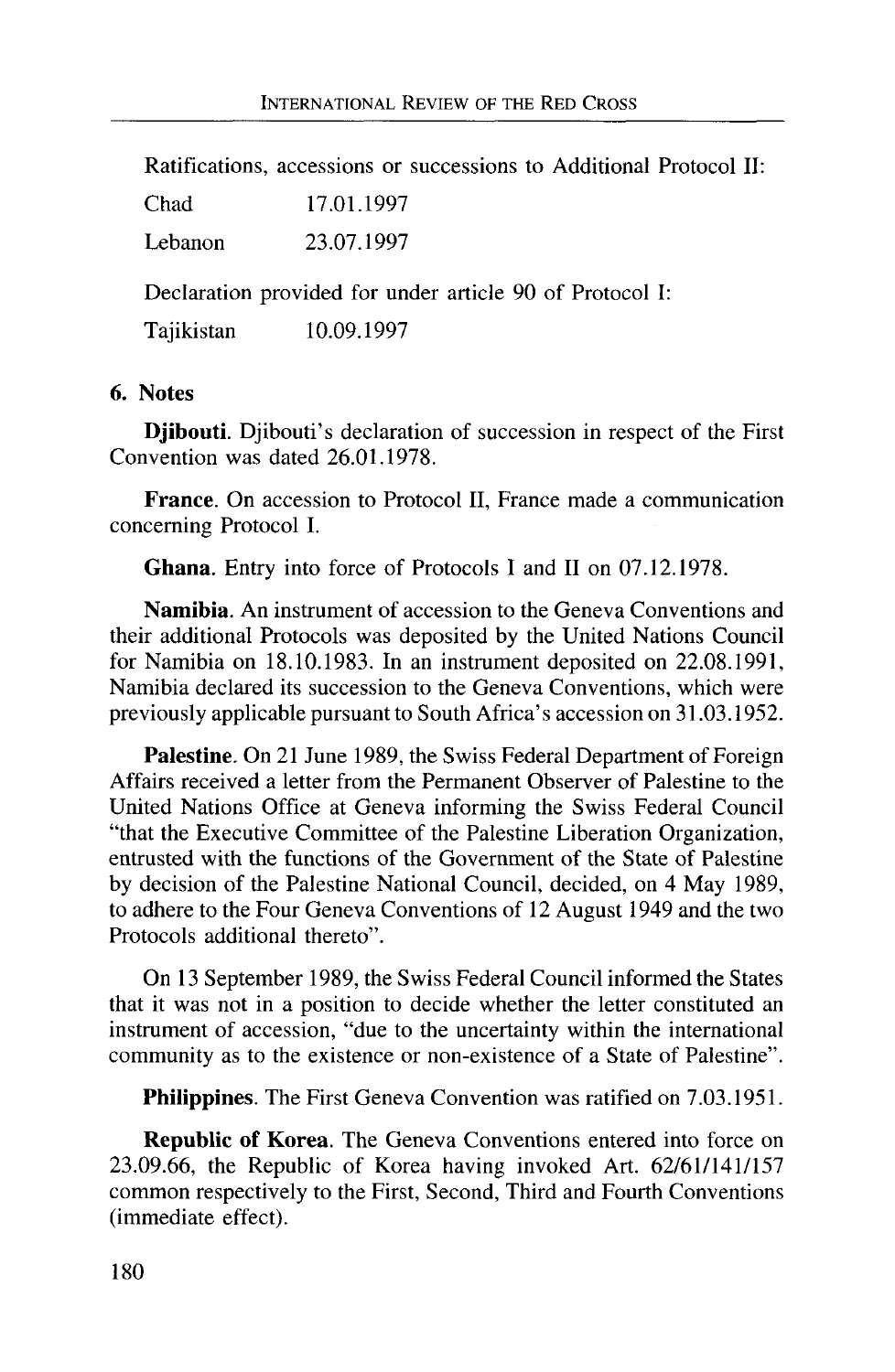**Sri Lanka.** Accession to the Fourth Geneva Convention on 23.02.1959 (Ceylon had signed only the First, Second, and Third Conventions).

Switzerland. Entry into force of the Geneva Conventions on 21.10.1950.

**Trinidad and Tobago.** Accession to the First Geneva Convention on 17.03.1963.

#### **7. Total**

| Number of States party to the 1949 Geneva Conventions            | 188  |
|------------------------------------------------------------------|------|
| Number of States party to the 1977 Additional Protocol I         | 148  |
| Number of States having made the declaration<br>under Article 90 | 50   |
| Number of States party to the 1977 Additional Protocol II        | 140  |
| Number of States members of the United Nations                   | 185. |
|                                                                  |      |

States members of U.N. or parties to the Statute of the International Court of Justice, not being party to the 1949 Geneva Conventions: Eritrea, Marshall, Nauru.

|                                                                                                          | <b>GENEVA</b><br><b>CONVENTIONS</b>                                                                                                  |                                                         |                                                                                  | PROTOCOL I                                       | PROTOCOL II                |                                                                                     |                            |
|----------------------------------------------------------------------------------------------------------|--------------------------------------------------------------------------------------------------------------------------------------|---------------------------------------------------------|----------------------------------------------------------------------------------|--------------------------------------------------|----------------------------|-------------------------------------------------------------------------------------|----------------------------|
| <b>COUNTRY</b>                                                                                           | R/AS                                                                                                                                 | R/D                                                     | R/AS                                                                             | R/D                                              | D <sub>90</sub>            | R/AS                                                                                | R/D                        |
| Afghanistan<br>Albania<br>Algeria<br>Andorra<br>Angola<br>Antigua<br>and Barbuda<br>Argentina<br>Armenia | 26.09.1956 R<br>27.05.1957<br>20.06.1960: A<br>03.07.1962<br>17.09.1993<br>A<br>20.09.1984<br>06.10.1986<br>18.09.1956<br>07.06.1993 | X<br>R<br>X<br>$\mathsf{A}$<br>- S<br>R<br>$\mathsf{A}$ | 16.07.1993<br>16.08.1989<br>20.09.1984<br>06.10.1986<br>26.11.1986<br>07.06.1993 | A<br>X<br>A<br>X<br>A<br>A<br>X<br>A<br>A        | 11.10.1996                 | 16.07.1993 A<br>16.08.1989 16.08.1989 A<br>06.10.1986 A<br>26.11.1986<br>07.06.1993 | A X<br>$\mathbf{A}$        |
| Australia<br>Austria<br>Azerbaijan<br><b>Bahamas</b><br>Bahrain<br>Bangladesh                            | 14.10.1958<br>27.08.1953<br>01.06.1993<br>11.07.1975<br>30.11.1971<br>04.04.1972                                                     | R<br>X<br>R<br>A<br>S<br>A<br>S                         | 21.06.1991<br>13.08.1982<br>10.04.1980<br>30.10.1986<br>08.09.1980               | $\mathbb{R}$<br>$\mathbf{X}$<br>R<br>A<br>A<br>A | X 23.09.1992<br>13.08.1982 | 21.06.1991<br>13.08.1982<br>10.04.1980<br>30.10.1986<br>08.09.1980                  | R<br>R<br>X<br>A<br>A<br>A |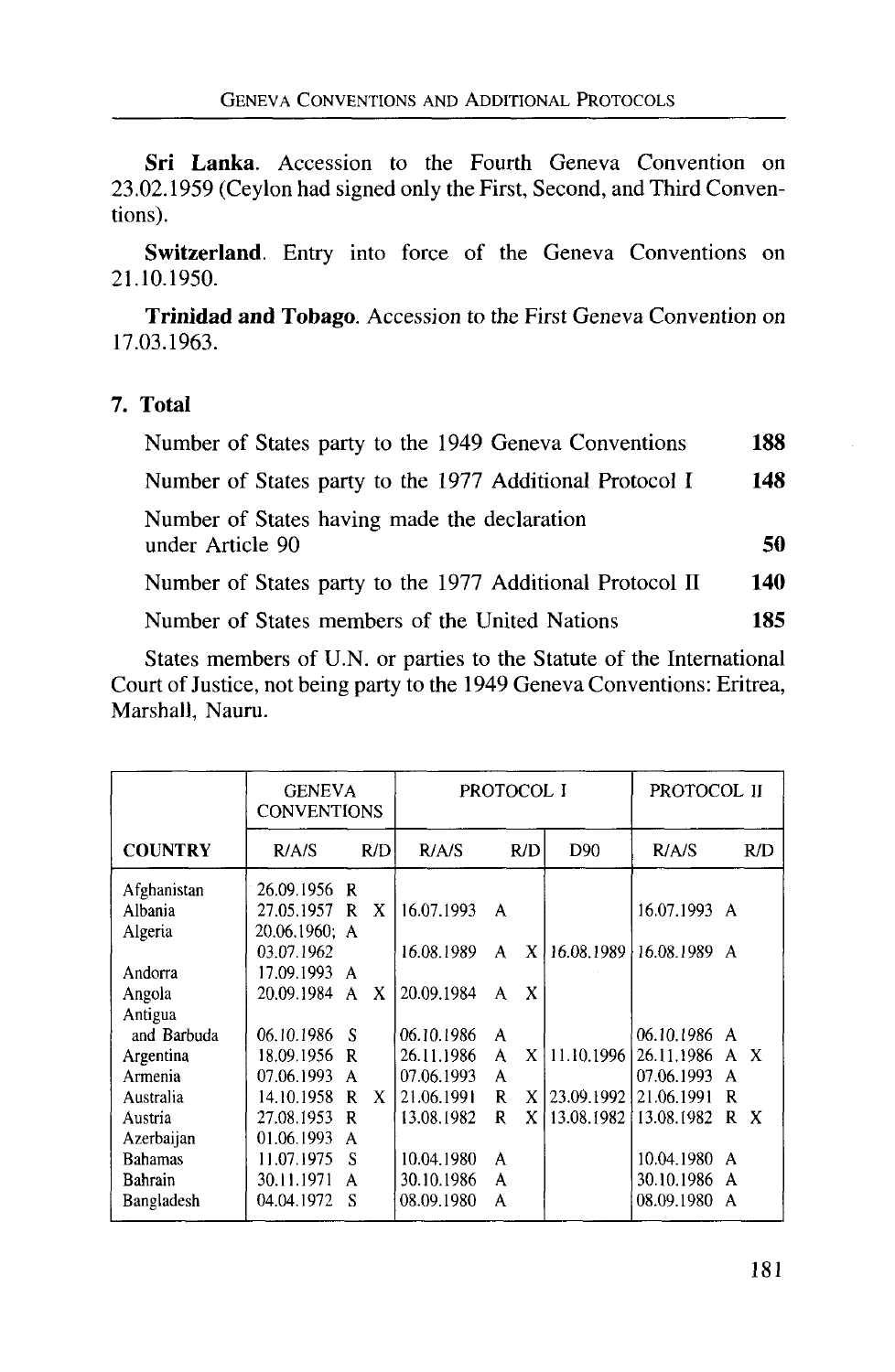| <b>Barbados</b>          | 10.09.1968 | S X                     | 19.02.1990 | A |   |            | 19.02.1990 | $\mathbf{A}$            |                           |
|--------------------------|------------|-------------------------|------------|---|---|------------|------------|-------------------------|---------------------------|
| <b>Belarus</b>           | 03.08.1954 | R X                     | 23.10.1989 | R |   | 23.10.1989 | 23.10.1989 | R                       |                           |
| Belgium                  | 03.09.1952 | R                       | 20.05.1986 | R | X | 27.03.1987 | 20.05.1986 | $\mathbf R$             |                           |
| Belize                   | 29.06.1984 | A                       | 29.06.1984 | A |   |            | 29.06.1984 | A                       |                           |
| Benin                    | 14.12.1961 | S                       | 28.05.1986 | A |   |            | 28.05.1986 | $\mathbf{A}$            |                           |
| <b>Bhutan</b>            | 10.01.1991 | A                       |            |   |   |            |            |                         |                           |
| Bolivia                  | 10.12.1976 | R                       | 08.12.1983 | A |   | 10.08.1992 | 08.12.1983 | $\mathbf{A}$            |                           |
| Bosnia-                  |            |                         |            |   |   |            |            |                         |                           |
| Herzegovina              | 31.12.1992 | S                       | 31.12.1992 | S |   | 31.12.1992 | 31.12.1992 | S                       |                           |
| Botswana                 | 29.03.1968 | A                       | 23.05.1979 | A |   |            | 23.05.1979 | $\mathbf{A}$            |                           |
| Brazil                   | 29.06.1957 | R                       | 05.05.1992 | A |   | 23.11.1993 | 05.05.1992 | A                       |                           |
| <b>Brunei</b>            |            |                         |            |   |   |            |            |                         |                           |
| Darussalam               | 14.10.1991 | A                       | 14.10.1991 | A |   |            | 14.10.1991 | A                       |                           |
| Bulgaria                 | 22.07.1954 | R                       | 26.09.1989 | R |   | 09.05.1994 | 26.09.1989 | $\mathbf R$             |                           |
| Burkina Faso             | 07.11.1961 | $\overline{\mathbf{S}}$ | 20.10.1987 | R |   |            | 20.10.1987 | R                       |                           |
| Burundi                  | 27.12.1971 | S                       | 10.06.1993 | A |   |            | 10.06.1993 | A                       |                           |
| Cambodia                 | 08.12.1958 | A                       |            |   |   |            |            |                         |                           |
| Cameroon                 | 16.09.1963 | S                       | 16.03.1984 | A |   |            | 16.03.1984 | A                       |                           |
| Canada                   | 14.05.1965 | R                       | 20.11.1990 | R | X | 20.11.1990 | 20.11.1990 | R                       | X                         |
| Cape Verde               | 11.05.1984 | A                       | 16.03.1995 | A |   | 16.03.1995 | 16.03.1995 | A                       |                           |
| Central African          |            |                         |            |   |   |            |            |                         |                           |
| Republic                 | 01.08.1966 | S                       | 17.07.1984 | A |   |            | 17.07.1984 | $\mathsf{A}$            |                           |
| Chad                     | 05.08.1970 | A                       | 17.01.1997 | A |   |            | 17.01.1997 | A                       |                           |
| Chile                    | 12.10.1950 | $\mathbb{R}$            | 24.04.1991 | R |   | 24.04.1991 | 24.04.1991 | R                       |                           |
| China                    | 28.12.1956 | R X                     | 14.09.1983 | A | X |            | 14.09.1983 | A                       |                           |
| Colombia                 | 08.11.1961 | R                       | 01.09.1993 | A |   | 17.04.1996 | 14.08.1995 | $\mathbf{A}$            |                           |
| Comoros                  | 21.11.1985 | A                       | 21.11.1985 | A |   |            | 21.11.1985 | A                       |                           |
| Congo                    | 04.02.1967 | S                       | 10.11.1983 | A |   |            | 10.11.1983 | $\mathbf{A}$            |                           |
| Congo                    |            |                         |            |   |   |            |            |                         |                           |
| (Dem. Rep.)              | 24.02.1961 | S                       | 03.06.1982 | A |   |            |            |                         |                           |
| Costa Rica               | 15.10.1969 | A                       | 15.12.1983 | A |   |            | 15.12.1983 | A                       |                           |
| Côte d'Ivoire            | 28.12.1961 | S                       | 20.09.1989 | R |   |            | 20.09.1989 | R                       |                           |
| Croatia                  | 11.05.1992 | S                       | 11.05.1992 | S |   | 11.05.1992 | 11.05.1992 | S                       |                           |
| Cuba                     | 15.04.1954 | $\mathbf R$             | 25.11.1982 | A |   |            |            |                         |                           |
| Cyprus                   | 23.05.1962 | A                       | 01.06.1979 | R |   |            | 18.03.1996 | A                       |                           |
| Czech Republic           | 05.02.1993 | S X                     | 05.02.1993 | S |   | 02.05.1995 | 05.02.1993 | S                       |                           |
| Denmark                  | 27.06.1951 | R                       | 17.06.1982 | R | X | 17.06.1982 | 17.06.1982 | R                       |                           |
| Djibouti                 | 06.03.1978 | S                       | 08.04.1991 | A |   |            | 08.04.1991 | A                       |                           |
| Dominica                 | 28.09.1981 | S                       | 25.04.1996 | A |   |            | 25.04.1996 | A                       |                           |
| Dominican                |            |                         |            |   |   |            |            |                         |                           |
| Republic                 | 22.01.1958 | A                       | 26.05.1994 | A |   |            | 26.05.1994 | A                       |                           |
| Ecuador                  | 11.08.1954 | R                       | 10.04.1979 | R |   |            | 10.04.1979 | $\mathsf{R}$            |                           |
| Egypt                    | 10.11.1952 | R                       | 09.10.1992 | R | X |            | 09 10 1992 | $\overline{\mathsf{R}}$ | X                         |
| El Salvador              | 17.06.1953 | R                       | 23.11.1978 | R |   |            | 23.11.1978 | R                       |                           |
| <b>Equatorial Guinea</b> | 24.07.1986 | A                       | 24.07.1986 | A |   |            | 24.07.1986 | A                       |                           |
| Estonia                  | 18.01.1993 | A                       | 18.01.1993 | A |   |            | 18.01.1993 | A                       |                           |
| Ethiopia                 | 02.10.1969 | R                       | 08.04.1994 | A |   |            | 08.04.1994 | A                       |                           |
| Fiji                     | 09.08.1971 | S                       |            |   |   |            |            |                         |                           |
| Finland                  | 22.02.1955 | R                       | 07.08.1980 | R | X | 07.08.1980 | 07.08.1980 | R                       |                           |
| France                   | 28.06.1951 | $\mathbb{R}$            |            |   |   |            | 24.02.1984 | A                       | $\boldsymbol{\mathrm{X}}$ |
| Gabon                    | 26.02.1965 | S                       | 08.04.1980 | A |   |            | 08.04.1980 | $\overline{A}$          |                           |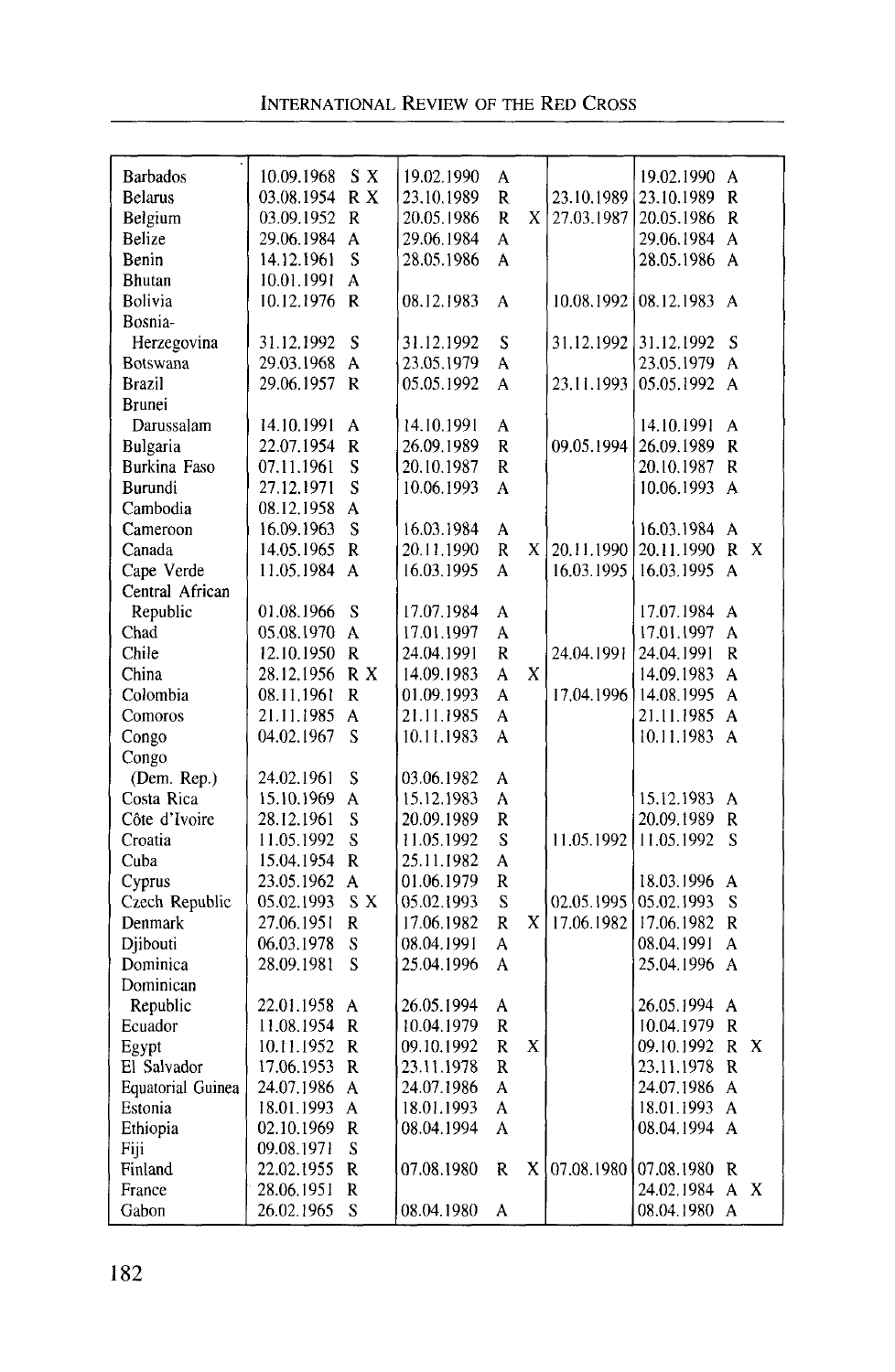| Gambia         | 20.10.1966     | S            | 12.01.1989 | A            |              |            | 12.01.1989   | A            |   |
|----------------|----------------|--------------|------------|--------------|--------------|------------|--------------|--------------|---|
| Georgia        | 14.09.1993     | A            | 14.09.1993 | A            |              |            | 14.09.1993   | A            |   |
| Germany        | 03.09.1954     | A X          | 14.02.1991 | R            | X            | 14.02.1991 | 14.02.1991   | R            | X |
| Ghana          | 02.08.1958     | A            | 28.02.1978 | R            |              |            | 28.02.1978   | R            |   |
| Greece         | 05.06.1956     | $\mathbf R$  | 31.03.1989 | R            |              |            | 15.02.1993   | A            |   |
| Grenada        | 13.04.1981     | S            |            |              |              |            |              |              |   |
| Guatemala      | 14.05.1952     | R            | 19,10.1987 | R            |              |            | 19,10,1987   | R            |   |
| Guinea         | 11.07.1984     | A            | 11.07.1984 | A            |              | 20.12.1993 | 11.07.1984   | A            |   |
| Guinea-Bissau  | 21.02.1974     | A X          | 21.10.1986 | А            |              |            | 21.10.1986   | A            |   |
| Guyana         | 22.07.1968     | S            | 18.01.1988 | A            |              |            | 18.01.1988 A |              |   |
| Haiti          | 11.04.1957     | A            |            |              |              |            |              |              |   |
| Holy See       | 22.02.1951     | R            | 21.11.1985 | R            | X            |            | 21.11.1985   | R            | X |
| Honduras       | 31.12.1965     | A            | 16.02.1995 | R            |              |            | 16.02.1995   | R            |   |
| Hungary        | 03.08.1954 R X |              | 12.04.1989 | R            |              | 23.09.1991 | 12.04.1989   | R            |   |
| Iceland        | 10.08.1965     | A            | 10.04.1987 | R            | X            | 10.04.1987 | 10.04.1987   | $\mathbb{R}$ |   |
| India          | 09.11.1950 R   |              |            |              |              |            |              |              |   |
| Indonesia      | 30.09.1958     | $\mathsf{A}$ |            |              |              |            |              |              |   |
| Iran (Islamic  |                |              |            |              |              |            |              |              |   |
| Rep.of)        | 20.02.1957     | R X          |            |              |              |            |              |              |   |
| Iraq           | 14.02.1956     | A            |            |              |              |            |              |              |   |
| Ireland        | 27.09.1962     | R            |            |              |              |            |              |              |   |
| <b>Israel</b>  | 06.07.1951     | R X          |            |              |              |            |              |              |   |
| Italy          | 17.12.1951     | R            | 27.02.1986 | R            | X            | 27.02.1986 | 27.02.1986   | R            |   |
| Jamaica        | 20.07.1964     | S            | 29.07.1986 | А            |              |            | 29.07.1986   | A            |   |
| Japan          | 21.04.1953     | A            |            |              |              |            |              |              |   |
| Jordan         | 29.05.1951     | A            | 01.05.1979 | R            |              |            | 01.05.1979   | R            |   |
| Kazakhstan     | 05.05.1992     | S            | 05.05.1992 | S            |              |            | 05.05.1992   | S            |   |
| Kenya          | 20.09.1966     | A            |            |              |              |            |              |              |   |
| Kiribati       | 05.01.1989     | S            |            |              |              |            |              |              |   |
| Korea (Dem.    |                |              |            |              |              |            |              |              |   |
| People's Rep.) | 27.08.1957 A X |              | 09.03.1988 | A            |              |            |              |              |   |
| Korea          |                |              |            |              |              |            |              |              |   |
| (Republic of)  | 16.08.1966     | A X          | 15.01.1982 | R            | X            |            | 15.01.1982   | R            |   |
| Kuwait         | 02.09.1967     | A X          | 17.01.1985 | A            |              |            | 17.01.1985   | A            |   |
| Kyrgyzstan     | 18.09.1992     | S            | 18.09.1992 | S            |              |            | 18.09.1992   | S            |   |
| Lao People's   |                |              |            |              |              |            |              |              |   |
| Dem.Rep.       | 29.10.1956     | A            | 18.11.1980 | R            |              |            | 18.11.1980   | R            |   |
| Latvia         | 24.12.1991     | A            | 24.12.1991 | A            |              |            | 24.12.1991   | A            |   |
| Lebanon        | 10.04.1951     | R            | 23.07.1997 | A            |              |            | 23.07.1997   | A            |   |
| Lesotho        | 20.05.1968     | S            | 20.05.1994 | А            |              |            | 20.05.1994   | A            |   |
| Liberia        | 29.03.1954     | $\mathsf{A}$ | 30.06.1988 | A            |              |            | 30.06.1988   | A            |   |
| Libyan Arab    |                |              |            |              |              |            |              |              |   |
| Jamahiriya     | 22.05.1956     | A            | 07.06.1978 | A            |              |            | 07.06.1978   | A            |   |
| Liechtenstein  | 21.09.1950     | $\mathbf R$  | 10.08.1989 | $\mathbb{R}$ | X            | 10.08.1989 | 10.08.1989   | R            | X |
| Lithuania      | 03.10.1996     | A            |            |              |              |            |              |              |   |
| Luxembourg     | 01.07.1953     | R            | 29.08.1989 | R            |              | 12.05.1993 | 29.08.1989   | R            |   |
| Macedonia      | 01.09.1993     | S X          | 01.09.1993 | S            | $\mathbf{x}$ | 01.09.1993 | 01.09.1993   | S            |   |
| Madagascar     | 18.07.1963     | S            | 08.05.1992 | R            |              | 27.07.1993 | 08.05.1992   | R            |   |
| Malawi         | 05.01.1968     | A            | 07.10.1991 | A            |              |            | 07.10.1991   | A            |   |
| Malaysia       | 24.08.1962     | A            |            |              |              |            |              |              |   |
| Maldives       | 18.06.1991     | A            | 03.09.1991 | A            |              |            | 03.09.1991   | A            |   |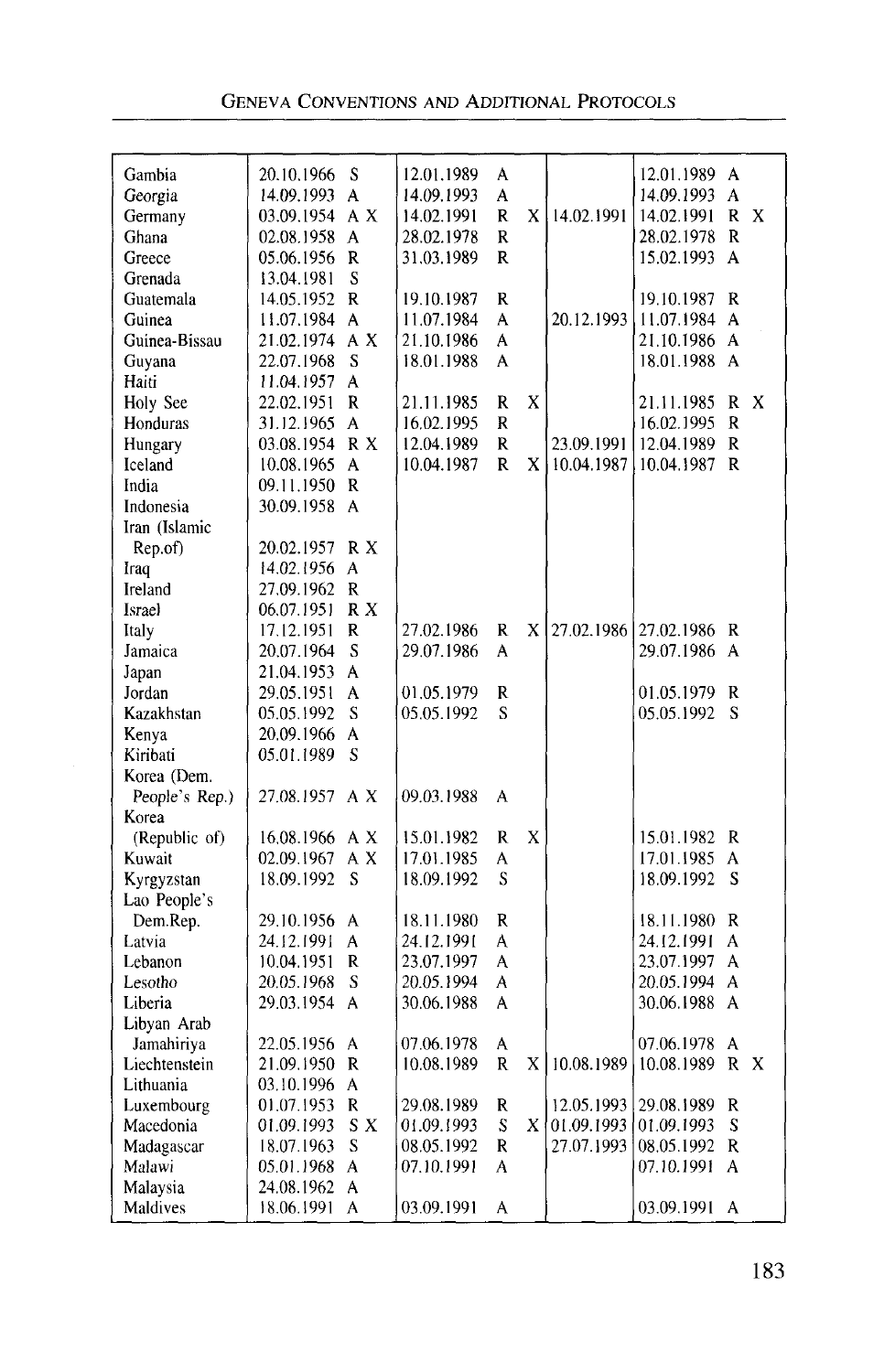| Mali             | 24.05.1965 A   |                | 08.02.1989 | Α |   |            | 08.02.1989 A   |              |              |
|------------------|----------------|----------------|------------|---|---|------------|----------------|--------------|--------------|
| Malta            | 22.08.1968     | S              | 17.04.1989 | A | X | 17.04.1989 | 17.04.1989 A   |              | X            |
| Mauritania       | 30.10.1962     | S              | 14.03.1980 | A |   |            | 14.03.1980     | $\mathbf{A}$ |              |
| <b>Mauritius</b> | 18.08.1970     | S              | 22.03.1982 | A |   |            | 22.03.1982     | $\mathbf{A}$ |              |
| Mexico           | 29.10.1952     | R              | 10.03.1983 | A |   |            |                |              |              |
| Micronesia       | 19.09.1995     | A              | 19.09.1995 | A |   |            | 19.09.1995     | $\mathbf{A}$ |              |
| Moldova          |                |                |            |   |   |            |                |              |              |
| (Republic of)    | 24.05.1993     | A              | 24.05.1993 | A |   |            | 24.05.1993     | $\mathbf{A}$ |              |
| Monaco           | 05.07.1950     | $\mathbf R$    |            |   |   |            |                |              |              |
| Mongolia         | 20.12.1958     | $\mathbf{A}$   | 06.12.1995 | R | X | 06.12.1995 | 06.12.1995     | R            |              |
| Morocco          | 26.07.1956     | A              |            |   |   |            |                |              |              |
| Mozambique       | 14.03.1983 A   |                | 14.03.1983 | A |   |            |                |              |              |
| Myanmar          | 25.08.1992     | $\mathbf{A}$   |            |   |   |            |                |              |              |
| Namibia          | 22.08.1991     | S              | 17.06.1994 | A |   | 21.07.1994 | 17.06.1994     | $\mathsf{A}$ |              |
| Nepal            | 07.02.1964     | A              |            |   |   |            |                |              |              |
| Netherlands      | 03.08.1954 R   |                | 26.06.1987 | R | X | 26.06.1987 | 26.06.1987     | R            |              |
| New Zealand      | 02.05.1959     | R X            | 08.02.1988 | R | X | 08.02.1988 | 08.02.1988     | R            |              |
| Nicaragua        | 17.12.1953     | R              |            |   |   |            |                |              |              |
| Niger            | 21.04.1964     | S              | 08.06.1979 | R |   |            | 08.06.1979     | $\mathbb{R}$ |              |
| Nigeria          | 20.06.1961     | S              | 10.10.1988 | A |   |            | 10.10.1988     | A            |              |
| Norway           | 03.08.1951     | R              | 14.12.1981 | R |   | 14.12.1981 | 14.12.1981     | R            |              |
| Oman             | 31.01.1974     | $\mathbf{A}$   | 29.03.1984 | A | X |            | 29.03.1984     | $\mathsf{A}$ | $\mathbf{x}$ |
| Pakistan         | 12.06.1951     | R X            |            |   |   |            |                |              |              |
| Palau            | 25.06.1996     | $\overline{A}$ | 25.06.1996 | A |   |            | 25.06.1996     | A            |              |
| Panama           | 10.02.1956 A   |                | 18.09.1995 | R |   |            | 18.09.1995     | R            |              |
| Papua New        |                |                |            |   |   |            |                |              |              |
| Guinea           | 26.05.1976     | S              |            |   |   |            |                |              |              |
| Paraguay         | 23.10.1961     | R              | 30.11.1990 | A |   |            | 30.11.1990     | A            |              |
| Peru             | 15.02.1956 R   |                | 14.07.1989 | R |   |            | 14.07.1989 R   |              |              |
| Philippines      | 06.10.1952     | R              |            |   |   |            | 11.12.1986     | A            |              |
| Poland           | 26.11.1954     | R X            | 23.10.1991 | R |   | 02.10.1992 | 23.10.1991     | $\mathbf R$  |              |
| Portugal         | 14.03.1961     | R X            | 27.05.1992 | R |   | 01.07.1994 | 27.05.1992     | $\mathbf R$  |              |
| Qatar            | 15.10.1975     | A              | 05.04.1988 | A | X | 24.09.1991 |                |              |              |
| Romania          | 01.06.1954 R X |                | 21.06.1990 | R |   | 31.05.1995 | 21.06.1990     | -R           |              |
| Russian          |                |                |            |   |   |            |                |              |              |
| Federation       | 10.05.1954     | R X            | 29.09.1989 | R | X | 29.09.1989 | 29.09.1989 R X |              |              |
| Rwanda           | 05.05.1964     | S              | 19.11.1984 | A |   | 08.07.1993 | 19.11.1984     | $\mathbf{A}$ |              |
| Saint Kitts      |                |                |            |   |   |            |                |              |              |
| and Nevis        | 14.02.1986     | S              | 14.02.1986 | A |   |            | 14.02.1986     | $\mathbf{A}$ |              |
| Saint Lucia      | 18.09.1981     | S              | 07.10.1982 | A |   |            | 07.10.1982     | $\mathsf{A}$ |              |
| Saint Vincent    |                |                |            |   |   |            |                |              |              |
| Grenadines       | 01.04.1981     | A              | 08.04.1983 | A |   |            | 08.04.1983     | A            |              |
| Samoa            | 23.08.1984     | S              | 23.08.1984 | A |   |            | 23.08.1984     | A            |              |
| San Marino       | 29.08.1953     | A              | 05.04.1994 | R |   |            | 05.04.1994     | R            |              |
| Sao Tome         |                |                |            |   |   |            |                |              |              |
| and Principe     | 21.05.1976 A   |                | 05.07.1996 | A |   |            | 05.07.1996 A   |              |              |
| Saudi Arabia     | 18.05.1963     | $\mathbf{A}$   | 21.08.1987 | A | X |            |                |              |              |
| Senegal          | 18.05.1963     | S              | 07.05.1985 | R |   |            | 07.05.1985     | R            |              |
| Seychelles       | 08.11.1984     | A              | 08.11.1984 | A |   | 22.05.1992 | 08.11.1984     | A            |              |
| Sierra Leone     | 10.06.1965     | S              | 21.10.1986 | A |   |            | 21.10.1986 A   |              |              |
|                  |                |                |            |   |   |            |                |              |              |
| Singapore        | 27.04.1973     | $\mathbf{A}$   |            |   |   |            |                |              |              |